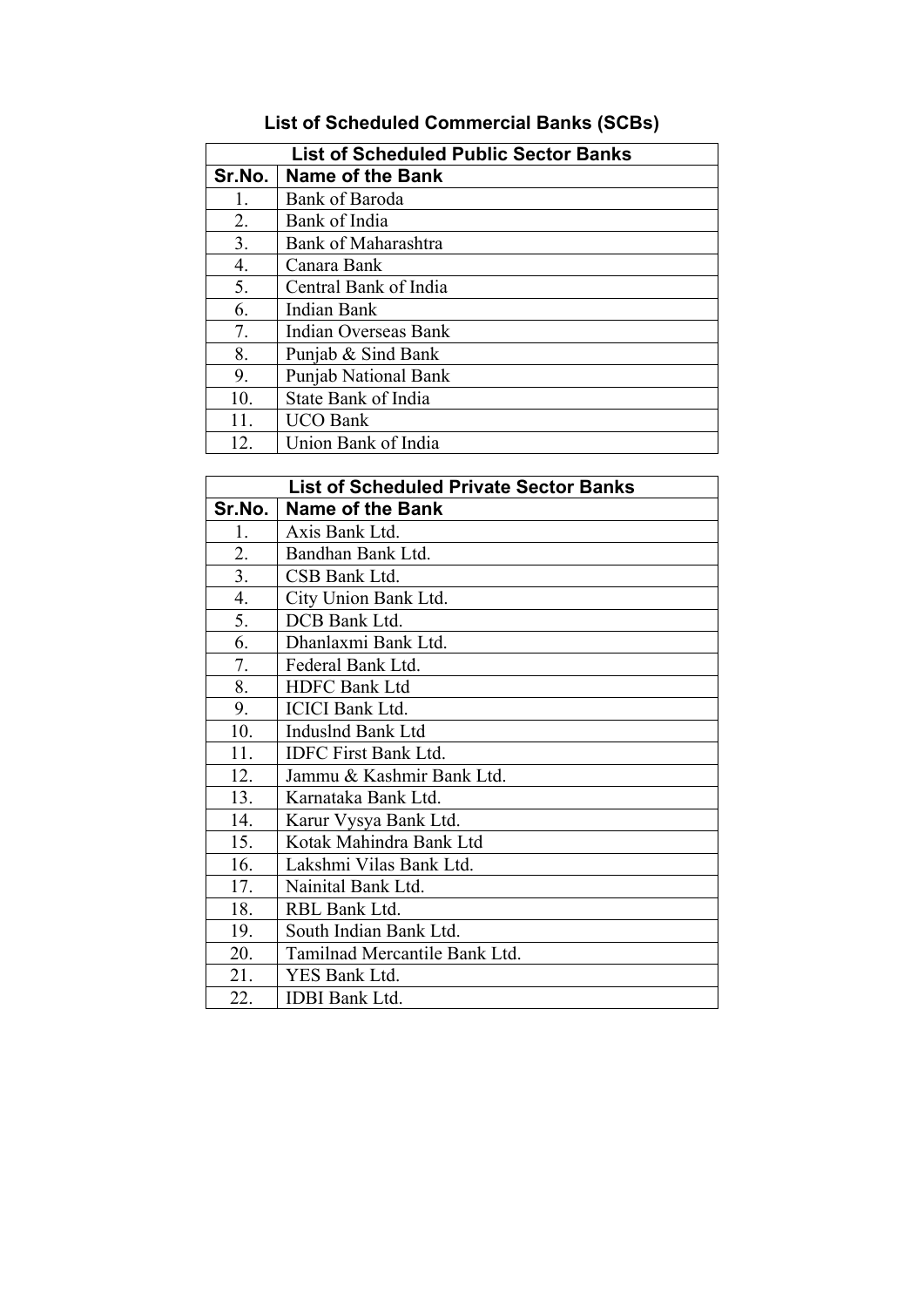| <b>List of Scheduled Small Finance Banks</b> |                                            |
|----------------------------------------------|--------------------------------------------|
| Sr.No.                                       | <b>Name of the Bank</b>                    |
| 1.                                           | Au Small Finance Bank Limited              |
| 2.                                           | Capital Small Finance Bank Limited         |
| 3.                                           | <b>Equitas Small Finance Bank Limited</b>  |
| 4.                                           | Suryoday Small Finance Bank Limited        |
| 5.                                           | Ujjivan Small Finance Bank Limited         |
| 6.                                           | Utkarsh Small Finance Bank Limited         |
| 7.                                           | <b>ESAF Small Finance Bank Limited</b>     |
| 8.                                           | Fincare Small Finance Bank Limited         |
| 9.                                           | Jana Small Finance Bank Limited            |
| 10.                                          | North East Small Finance Bank Limited      |
|                                              | <b>Shivalik Small Finance Bank Limited</b> |

| <b>List of Scheduled Payments Banks</b> |                                  |
|-----------------------------------------|----------------------------------|
|                                         | Sr.No.   Name of the Bank        |
| 1.                                      | India Post Payments Bank Limited |
| 2.                                      | Fino Payments Bank Limited       |
| 3.                                      | Paytm Payments Bank Limited      |
| $\mathbf 4$                             | Airtel Payments Bank Limited     |

| <b>List of Scheduled Regional Rural Banks</b> |                                        |
|-----------------------------------------------|----------------------------------------|
| Sr.No.                                        | Name of the RRB                        |
| 1.                                            | Andhra Pragathi Grameena Bank          |
| 2.                                            | Andhra Pradesh Grameena Vikas Bank     |
| 3.                                            | Arunachal Pradesh Rural Bank           |
| $\overline{4}$ .                              | <b>Aryavart Bank</b>                   |
| 5.                                            | Assam Gramin Vikash Bank               |
| 6.                                            | Bangiya Gramin Vikas Bank              |
| 7.                                            | Baroda Gujarat Gramin Bank             |
| 8.                                            | Baroda Rajasthan Kshetriya Gramin Bank |
| 9.                                            | Baroda UP Bank                         |
| 10.                                           | Chaitanya Godavari Grameena Bank       |
| 11.                                           | Chhattisgarh Rajya Gramin Bank         |
| 12.                                           | Dakshin Bihar Gramin Bank              |
| 13.                                           | Ellaquai Dehati Bank                   |
| 14.                                           | Himachal Pradesh Gramin Bank           |
| 15.                                           | <b>J&amp;K</b> Grameen Bank            |
| 16.                                           | Jharkhand Rajya Gramin Bank            |
| 17.                                           | Karnataka Gramin Bank                  |
| 18.                                           | Karnataka Vikas Grameena Bank          |
| 19.                                           | Kerala Gramin Bank                     |
| 20.                                           | Madhya Pradesh Gramin Bank             |
| 21.                                           | Madhyanchal Gramin Bank                |
| 22.                                           | Maharashtra Gramin Bank                |
| 23.                                           | Manipur Rural Bank                     |
| 24.                                           | Meghalaya Rural Bank                   |
| 25.                                           | Mizoram Rural Bank                     |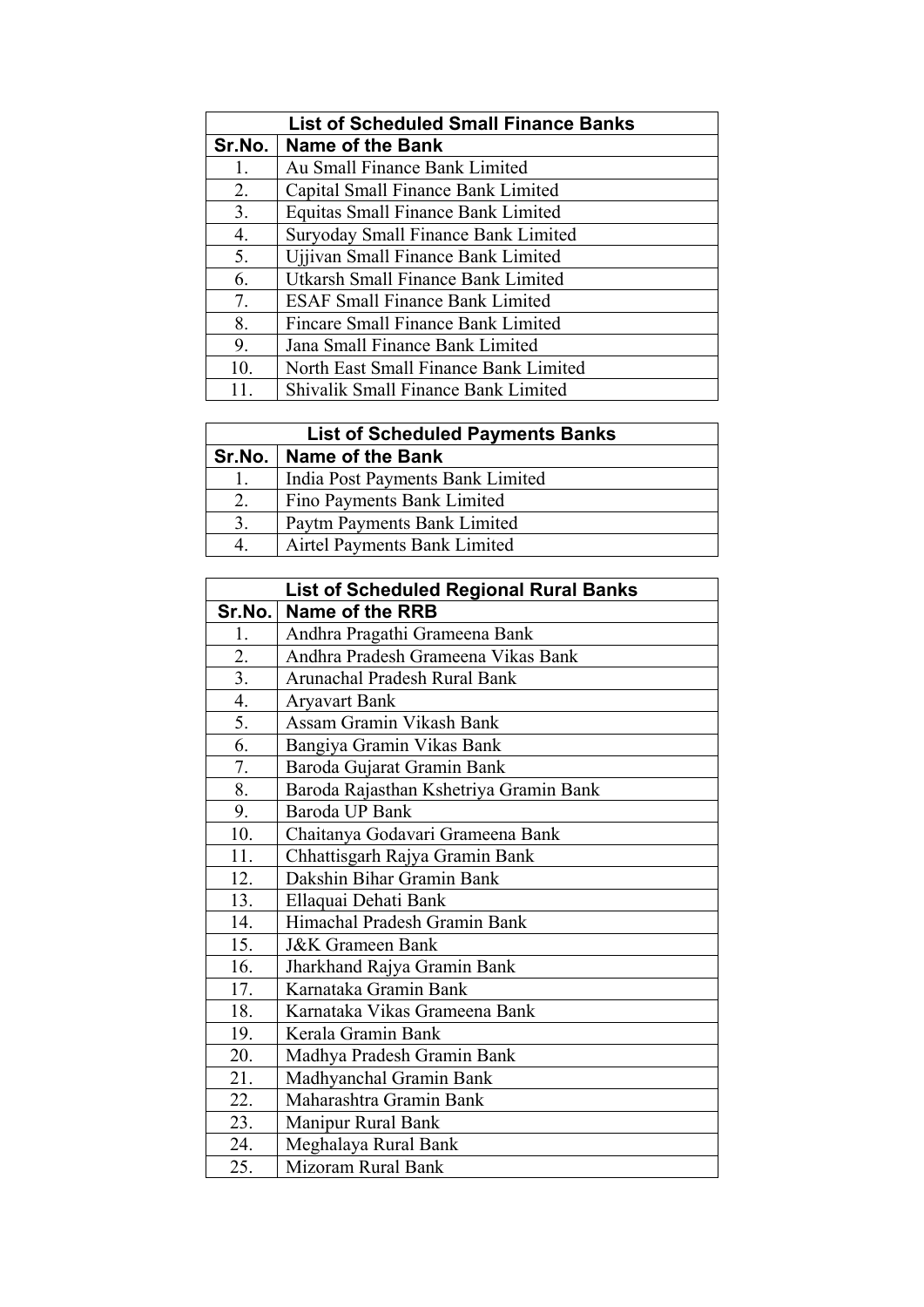| 26. | Nagaland Rural Bank              |
|-----|----------------------------------|
| 27. | Odisha Gramya Bank               |
| 28. | Paschim Banga Gramin Bank        |
| 29. | Prathama UP Gramin Bank          |
| 30. | Puduvai Bharathiar Grama Bank    |
| 31. | Punjab Gramin Bank               |
| 32. | Rajasthan Marudhara Gramin Bank  |
| 33. | Saptagiri Grameena Bank          |
| 34. | Sarva Haryana Gramin Bank        |
| 35. | Saurashtra Gramin Bank           |
| 36. | Tamil Nadu Grama Bank            |
| 37. | Telangana Grameena Bank          |
| 38. | Tripura Gramin Bank              |
| 39. | Utkal Grameen bank               |
| 40. | <b>Uttar Bihar Gramin Bank</b>   |
| 41. | Uttarakhand Gramin Bank          |
| 42. | Uttarbanga Kshetriya Gramin Bank |
| 43. | Vidharbha Konkan Gramin Bank     |

| List of Scheduled Foreign Banks in India |                                              |
|------------------------------------------|----------------------------------------------|
| Sr.No.                                   | <b>Name of the Bank</b>                      |
| 1.                                       | Australia and New Zealand Banking Group Ltd. |
| 2.                                       | <b>Westpac Banking Corporation</b>           |
| $\overline{3}$ .                         | Bank of Bahrain & Kuwait BSC                 |
| 4.                                       | AB Bank Ltd.                                 |
| 5.                                       | Sonali Bank Ltd.                             |
| 6.                                       | <b>Bank of Nova Scotia</b>                   |
| 7.                                       | Industrial & Commercial Bank of China Ltd.   |
| 8.                                       | <b>BNP</b> Paribas                           |
| 9.                                       | Credit Agricole Corporate & Investment Bank  |
| 10.                                      | Societe Generale                             |
| 11.                                      | Deutsche Bank                                |
| 12.                                      | <b>HSBC Ltd</b>                              |
| 13.                                      | PT Bank Maybank Indonesia TBK                |
| 14.                                      | Mizuho Bank Ltd.                             |
| 15.                                      | Sumitomo Mitsui Banking Corporation          |
| 16.                                      | MUFG Bank, Ltd.                              |
| 17.                                      | Cooperatieve Rabobank U.A.                   |
| 18.                                      | Doha Bank                                    |
| 19.                                      | <b>Qatar National Bank</b>                   |
| 20.                                      | <b>JSC VTB Bank</b>                          |
| 21.                                      | Sberbank                                     |
| 22.                                      | United Overseas Bank Ltd                     |
| 23.                                      | <b>FirstRand Bank Ltd</b>                    |
| 24.                                      | Shinhan Bank                                 |
| 25.                                      | Woori Bank                                   |
| 26.                                      | <b>KEB Hana Bank</b>                         |
| 27.                                      | Industrial Bank of Korea                     |